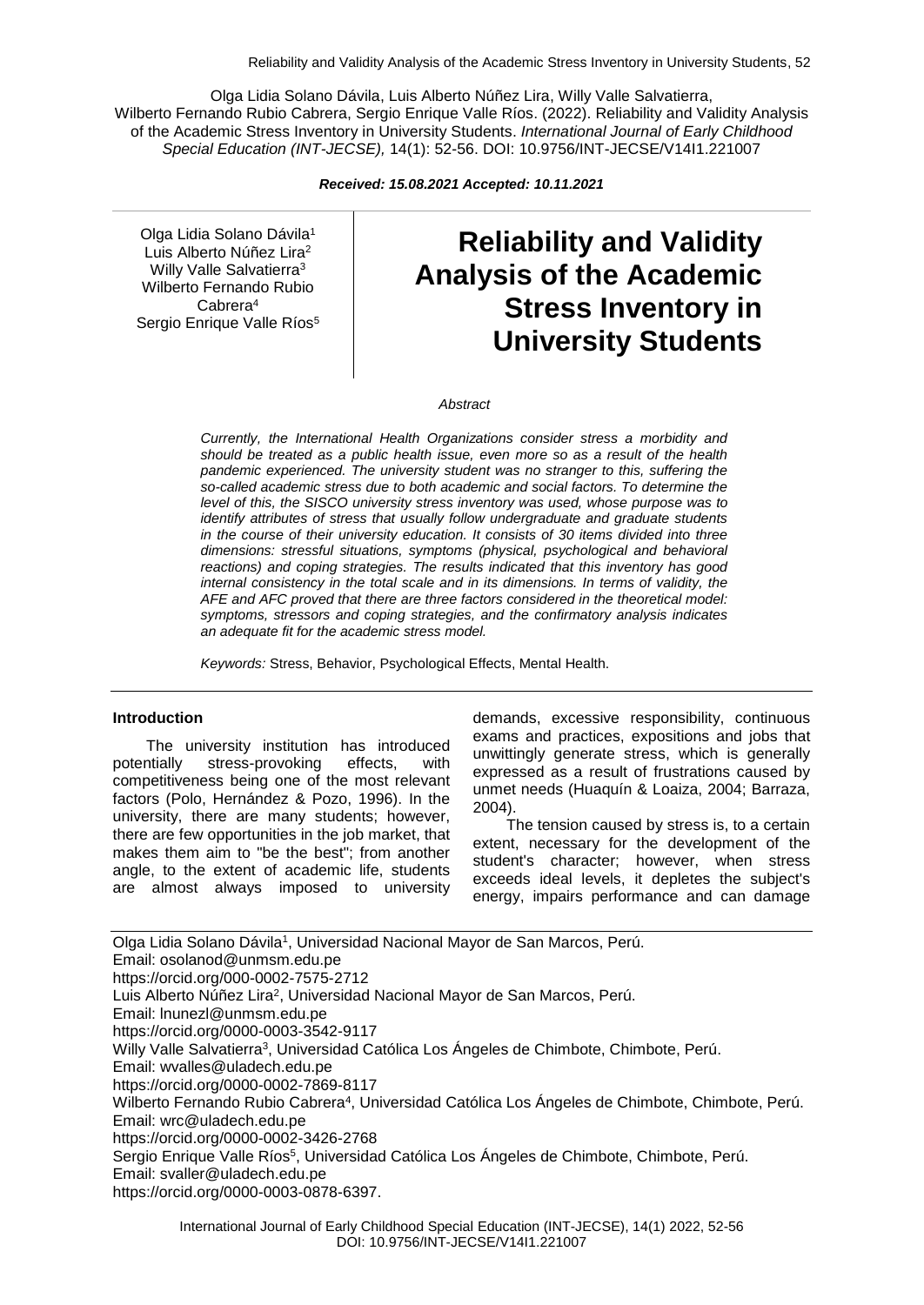their health (Gorzo, Racz & Darvas, 2007). In the same way, what is considered stressful for some is not for others, leading them to try to adapt to these situations to put in motion a range of coping maneuvers to overcome with victory the demands that are required of them, trying to calm their state of pressure or nervousness; while many university students do not have strategies or adopt inadequate tactics (Benavente, Quispe & Callata, 2010).

Stress is a concept that most people can relate to, yet if asked to define it, people might indicate that it is synonymous with feeling overwhelmed, anxious, or under intense pressure; that is, from the perspective of what causes it. However, what it is for one subject is different for another (Conrad, 2011). Stress is also often referred to as the agent, incentive, stimulating component, or stressor. Also to the physiological response to the incentive or to manifest the psychological response to the stressor. On the other hand, the stressor is the incentive that stimulates the physiological and psychological response to both normal stress and disorders that become ailments (Orlandini, 2012).

"Stress is an adaptive reaction of the organism to the demands of its environment" (Selye, 1956); when these arise in the environment of an educational process, it is usual to refer to the adaptation mechanisms of the subject in terms of academic stress. For a higher educational center it is significant to know the degrees of academic stress in their students, as it has been related to depression (González, Delgado, Escobar & Cárdenas, 2014), chronic diseases (Gálvez 2005; Cohen, Tyrell and Smith, 1993), heart disease (Lowe, Urquhart, Greenman and Lowe, 2000) and failures in the immune system (Sánchez, González, Cos and Macías, 2007; Verdhara and Nott, 1996), in addition to school failure (Mcdonald, 2001) and low academic performance (Del Toro, Gorgueti, Pérez and Ramos, 2011; Zeidner, 1998).

### **Methodology**

A quantitative approach of transectional cut was used to a sample of probabilistic type conformed by 316 university students from the third cycle to the tenth cycle of the Faculty of Mathematical Sciences of a public university. The instrument was the SISCO university stress inventory; this instrument is composed of 30 items divided into three dimensions: stressful situations, symptoms (physical, psychological and behavioral reactions) and coping strategies. Each of these components has indicators: the first dimension has 8 indicators; the second dimension, 15 indicators and the third dimension, 6 indicators. The SISCO inventory was proposed and validated by Barraza in the city of Durango

(Mexico) to know the stress variables that follow the students. The scale is a Likert-type scale, consisting of five categories, "never", "rarely", "sometimes", "almost always" and "always". It consists of three dimensions: "stressors", "symptoms or reactions" (physical, psychological, behavioral) and "coping strategies". A non-random sample of 239 higher education and postgraduate students was used. They obtained a split-half reliability of 0.87 and a Cronbach's alpha coefficient of 0.90, which are considered acceptable.

# **Results**

### *Reliability Analysis*

To determine the measure of internal consistency of the inventory, the split-half reliability and Cronbach's alpha were used.

### *Table 1.*

| Cronbach's alpha reliability results of the scores |
|----------------------------------------------------|
| obtained with the academic stress inventory        |

| "Reliability                | <b>Cronbach's Alpha</b><br>value |
|-----------------------------|----------------------------------|
| Full scale                  | 0.89                             |
| <b>Stressors Dimension</b>  | 0.79                             |
| <b>Dimension Symptoms</b>   | 0.91                             |
| Coping Strategies Dimension | 0.67                             |

At the level of the whole scale, the instrument obtained a reliability of 0.89, when evaluating the three dimensions separately, the highest reliability was presented in symptoms (0.91) followed by stressors (0.79) and coping strategies (0.67), these results were slightly higher than the method of the two halves.

### *Omega Coefficient*

It is an alternative method to analyze reliability, it uses the estimated factor loadings of the Confirmatory Factor Analysis model (Ventura-León and Caycho-Rodríguez, 2017). Using the factor loadings, the following results were obtained.

### *Table 2.*

#### *Omega Growing Results*

| Omega coefficient<br>value |
|----------------------------|
| 0.94                       |
| 0.79                       |
| 0.91                       |
| 0,68                       |
|                            |

At the level of the whole scale, a level of 0.94 was obtained, as for the dimensions, the highest reliability was presented in symptoms (0.91) followed by the dimension of stressors (0.79) and coping strategies (0.68), these results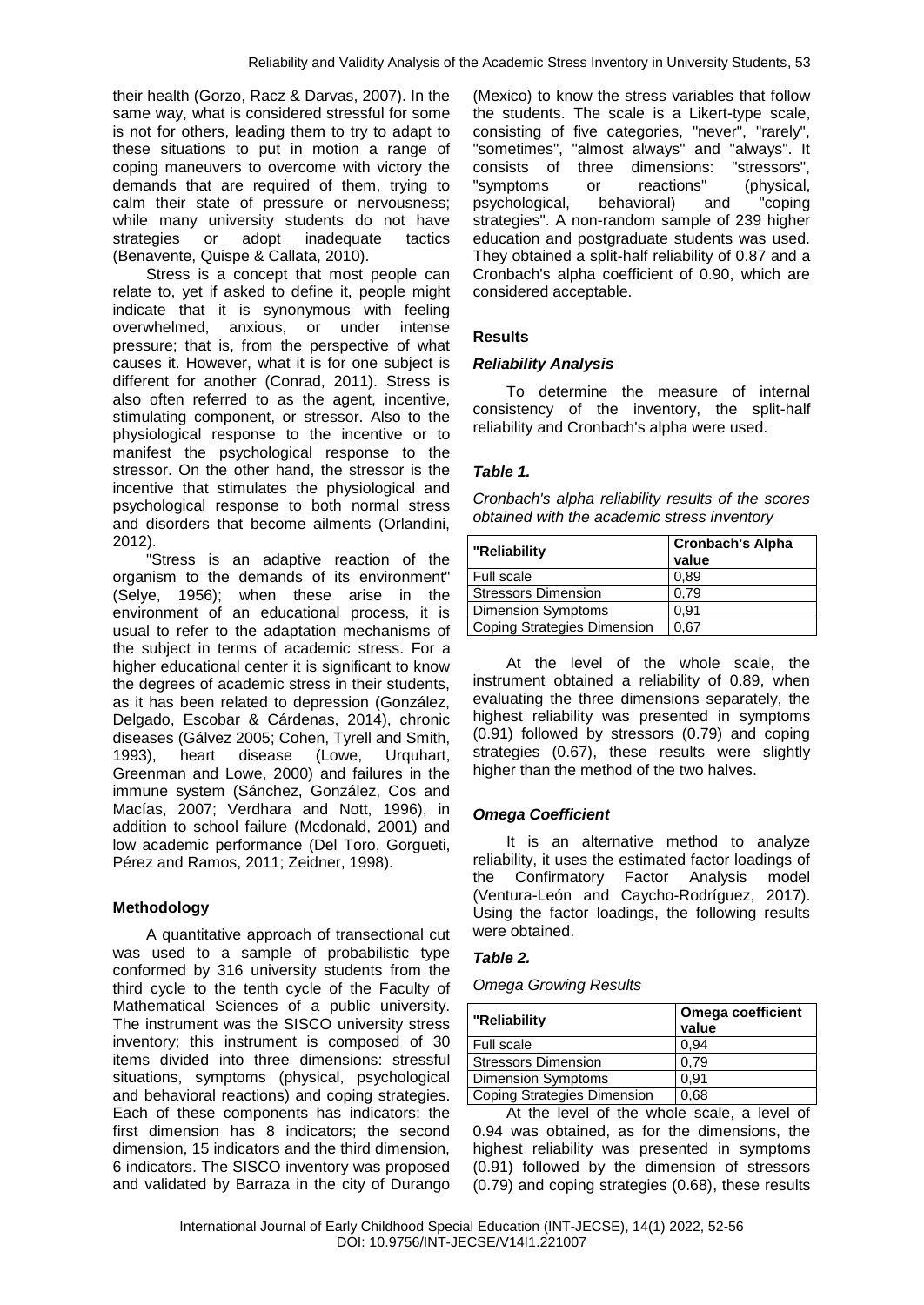were slightly higher than the method of the two halves and Cronbach's alpha, especially in the reliability of the whole scale and in the dimension of coping strategies.

## *Construct Validity*

For the construct validity of the instrument, exploratory factor analysis (EFA) and confirmatory factor analysis (CFA) were used. EFA involves taking into account a factor structure based on a conceptual model and applying the factor analysis on a data sample to check whether the resulting structure was coincident or not with the theoretical structure (Barraza, 2007).

Using a statistical program, and applying the AFE, it was obtained that the KMO indicator (Kaiser-Meyer-Olkin) has a value of 0.891, which means that the total sample is appropriate to perform the factor analysis. Bartlett's test of Sphericity indicated that there is intercorrelation between the items (p=0). The method used in the PFA was the principal components method *Table 3.*

with Varimax rotation. Also, the sample suitability indicator (MSA) for each item ranged from 0.595 to 0.949, indicating that the sample was adequate for each item. These values indicated that it was pertinent to make an AFE of the correlation matrix (Cuadras, 2014; Tusell, 2016). According to the rotated components matrix, it can be noted that the first factor identified with the symptoms dimension presented 15 items with correlation indexes between 0.489 and 0.707.

The second factor identified with the stressors dimension presented 7 items with saturations between 0.481 and 0.753, of which only item 1 showed ambiguous saturation. The third factor identified with the coping strategies dimension presented 6 items with saturations between 0.439 and 0.700. Correlation indices greater than 0.35 are considered acceptable (Moral, 2006). The AFE tested the three factors or dimensions considered with the theoretical model: symptoms, stressors and coping strategies.

| Item                                                                                     |       | Dimension        |                      |  |
|------------------------------------------------------------------------------------------|-------|------------------|----------------------|--|
|                                                                                          |       | <b>Stressors</b> | Coping<br>strategies |  |
| Competition with peers in the group.                                                     | 0,377 |                  |                      |  |
| Overload of homework and university work                                                 |       | 0.588            |                      |  |
| The personality and character of the teacher.                                            |       | 0.612            |                      |  |
| Teacher evaluations (exams, essays, research papers, etc.)                               |       | 0.753            |                      |  |
| The type of work the teachers ask you to do (exams, essays, etc.), research work, etc.). |       | 0,803            |                      |  |
| Class participation (answering questions, presentations, etc.).                          |       | 0,481            |                      |  |
| Not understanding the topics covered in class.                                           |       | 0.537            |                      |  |
| Limited time to do the job                                                               |       | 0.613            |                      |  |
| Sleep disorders (insomnia or nightmares).                                                | 0.575 |                  |                      |  |
| Chronic fatique (permanent tiredness).                                                   | 0,684 |                  |                      |  |
| Headaches or migraines.                                                                  | 0,584 |                  |                      |  |
| Digestion problems, abdominal pain or diarrhea.                                          | 0,608 |                  |                      |  |
| Scratching, nail biting, rubbing, etc.                                                   | 0.508 |                  |                      |  |
| Drowsiness or increased need for sleep.                                                  | 0,643 |                  |                      |  |
| Restlessness (inability to relax and be calm).                                           | 0,621 |                  |                      |  |
| Feelings of depression and sadness (down).                                               | 0.707 |                  |                      |  |
| Anxiety, distress or despair.                                                            | 0,709 |                  |                      |  |
| Concentration problems.                                                                  | 0.631 |                  |                      |  |
| Feelings of aggression or increased irritability.                                        | 0,705 |                  |                      |  |
| Conflicts or tendency to arque or quarrel.                                               | 0,629 |                  |                      |  |
| Isolation from others.                                                                   | 0.642 |                  |                      |  |
| Unwillingness to do college work.                                                        | 0,662 |                  |                      |  |
| Increased or decreased food consumption.                                                 | 0,489 |                  |                      |  |
| Assertive skills (defending our preferences, ideas or feelings without harming others).  |       |                  | 0,588                |  |
| Development of a plan and execution of its tasks.                                        |       |                  | 0.602                |  |
| Self-praise.                                                                             |       |                  | 0,655                |  |
| Religiousness (prayers or mass attendance).                                              |       |                  | 0,439                |  |
| Search for information about the situation.                                              |       |                  | 0.700                |  |
| Ventilation and confidences (verbalization of the situation of concern).                 |       |                  | 0.656                |  |
| Extraction method: principal component analysis.                                         |       |                  |                      |  |
| Rotation method: Varimax with Kaiser normalization.                                      |       |                  |                      |  |

To perform the CFA, we used the AMOS program version 23 (Uriel and Aldas, 2005; Levy and Varela, 2005) as the maximum likelihood method requires assumptions such as the assumption of multinormality, that is why we considered the method of unweighted least squares, which does not require rigorous assumptions.

According to the results, it was observed that items 1 to 8 present factorial saturations or loadings different from zero; each of these items are associated with the stressors dimension (values from 0.45 to 0.63). Likewise, all the items considered in the symptoms dimension are related to this dimension (items 9 to 23), values from 0.44 to 0.74 each of these items are related

*Matrix of rotated components"*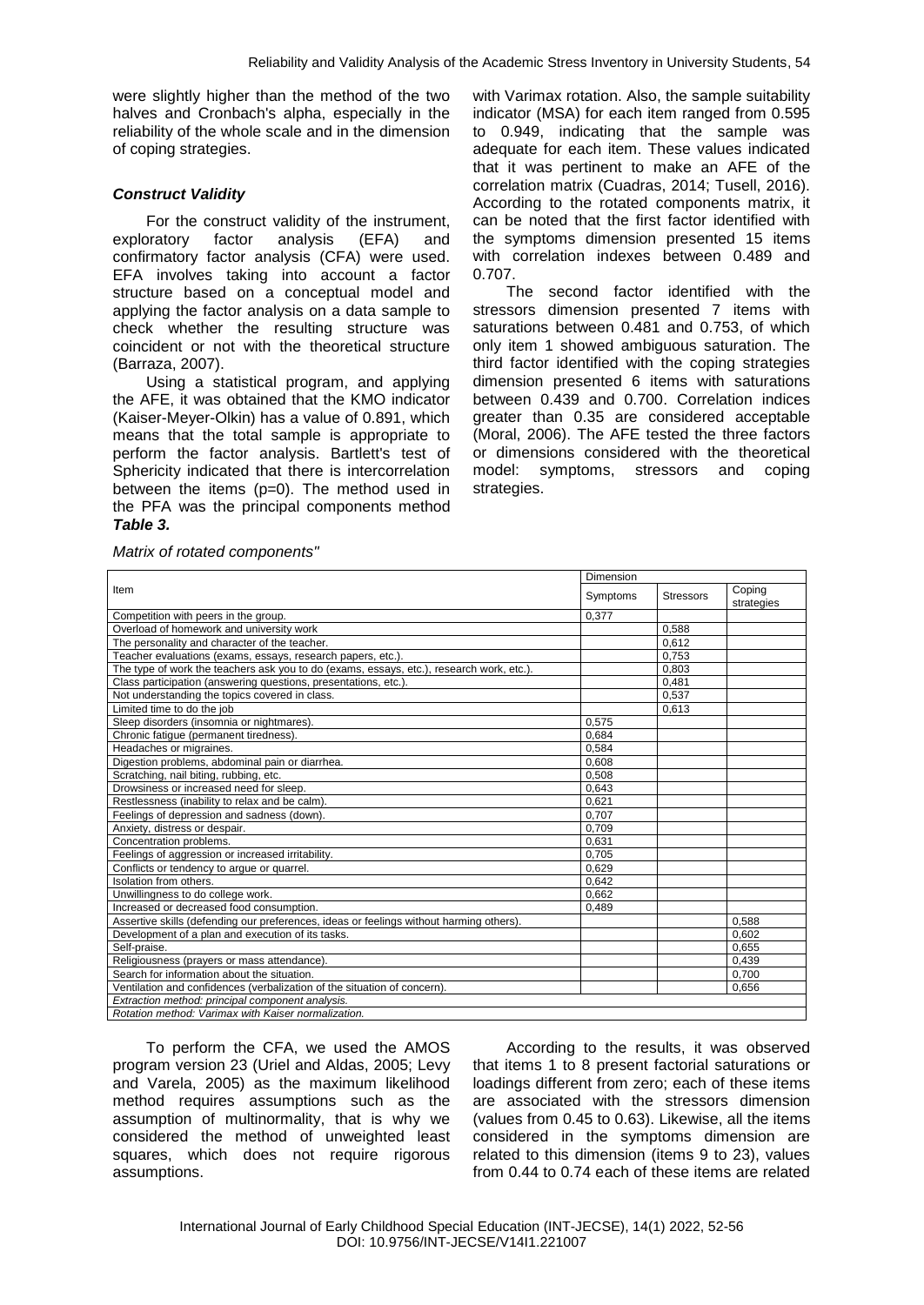to the symptoms dimension. Also, the items considered in the coping strategies dimension (items 24 to 29) obtained factor loadings values from 0.33 to 0.61, so it was inferred that each of these items are associated with this dimension.

On the other hand, the correlation between the stressor dimensions and the symptom dimension was 0.70, which means that there is a direct association between these two dimensions. The correlation index between symptoms and coping strategies dimensions was

-0.08, which means that there is a negative association between these dimensions. On the other hand, there is a low positive relationship between the stressor dimensions and coping strategies (0.15).

The goodness of fit indices are GFI=0.964, AGFI=0.958, NFI=0.946, RFI=0.942 are greater than 0.90, thus indicated an adequate fit for the academic stress model with the three dimensions of the SISCO inventory.



# *Figure 1.*

*Results of factor analysis - AMOS program - Unweighted least squares method*

### **Discussion**

The reliability analysis for each half of the inventory obtained a good reliability of (0.86 and 0.76); likewise, when evaluating the reliability of the scale as a whole by the method of the two halves, a good reliability of 0.85 was obtained. Using Cronbach's Alpha coefficient to the whole scale, an acceptable reliability of 0.89 was obtained; for the stressors dimension, a value of 0.79 was reached; for the symptoms or reactions to stress dimension, a value of 0.91 and for the coping strategies dimension, this value was 0.67. With the Omega coefficient, similar results to those obtained with Cronbach's Alpha were obtained, resulting in a slightly higher value of 0.94 for the entire scale. Regarding the dimensions, the symptoms dimension presented the highest reliability of 0.91; it is followed by the stressors dimension with a value of 0.79 and the lowest reliability was obtained by coping strategies with 0.68. This allows inferring that young university students have little recourse to this strategy. Similar results were obtained in the study by Barraza (2007) and Malo, Cáceres and Peña (2010).

For the construct validity of the instrument, the (AFE) and the (AFC) were used. For the AFE, the principal components method with Varimax rotation was used. Likewise, the sample suitability indicator (MSA) for each item ranged from 0.595 to 0.949, which indicated that the sample was adequate for each item. These values indicated that it was pertinent to perform an AFE of the correlation matrix (Cuadras, 2014; Tusell, 2016); items with saturation or factor loadings equal to or greater than 0.35 were considered (Barraza, 2007). It was found that the stressors dimension presented only one item (competition with group mates) with ambiguous saturation, being at the same time significant in the symptoms dimension, the symptoms and strategies dimensions did not present novelties.

The PFA tested the three factors or dimensions considered with the theoretical model: symptoms, stressors and coping strategies; these results were in agreement with the study of Barraza (2007).

To perform the CFA, the unweighted least squares method was used, which does not require rigorous assumptions. Items 1 through 8 presented factorial saturations (values from 0.45 to 0.63); each of these items is associated with the stressors dimension. Likewise, all the items considered in the symptoms dimension are